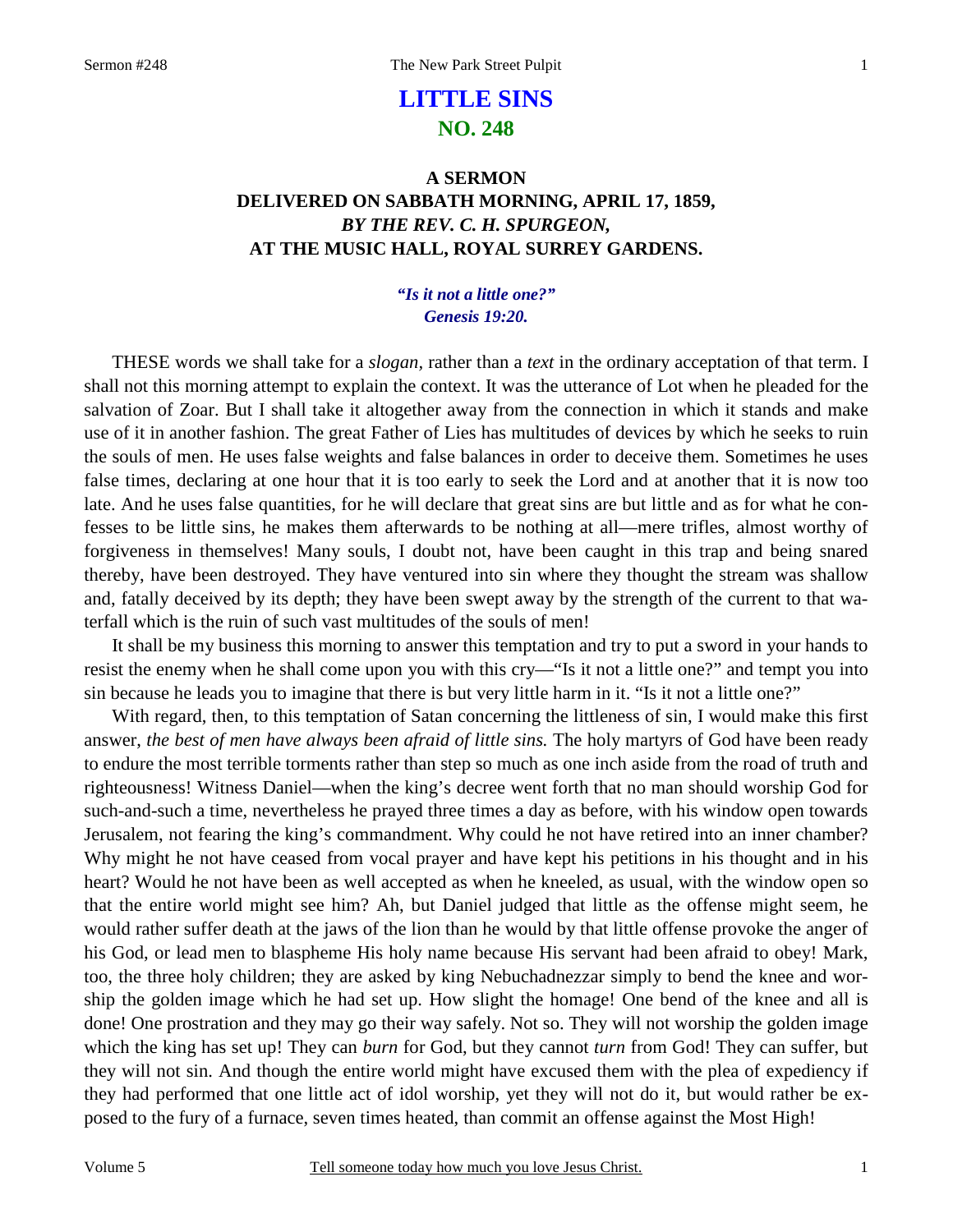So also among the early Christians; you may have read of that noble warrior for Christ, Martin Arethusa, the bishop. He had led the people to pull down the idol temple in the city over which he presided. And when the apostate emperor Julian came to power, he commanded the people to rebuild the temple. They were bound to obey on pain of death. But Arethusa all the while lifted up his voice against the evil they were doing until the wrath of the king fell upon him! He was, however, offered his life on condition that he would subscribe so much as a single half penny towards the building of the temple—no, less than that—if he would cast *one grain of incense* into the censer of the false god, he might escape. But he would not do it. He feared God, and he would not do the tiniest little sin to save his life! They therefore exposed his body and gave him up to the children to prick him with knives. Then they smeared him with honey and he was exposed to wasps and stung to death. But all the while the grain of incense he would not give—he could give his body to wasps and die in the most terrible pains—but he could not, he would not, he dared not sin against God. A noble example!

Now, brothers and sisters, if men have been able to perceive so much of sin in little transgressions that they would bear inconceivable tortures rather than commit them, must there not be something dreadful, after all, in the thing of which Satan says, "Is it not a little one?" Men, with their eyes well opened by divine grace, have seen a whole hell slumbering in the minutest sin! Gifted with a microscopic power, their eyes have seen a world of iniquity hidden in a single act, or thought, or imagination of sin. And hence they have avoided it with horror—have passed by and would have nothing to do with it. If the straight road to heaven is through flames, through floods, through death, itself, they had sooner go through all these torments than turn one inch aside to tread an easy and an erroneous path! I say this should help us when Satan tempts us to commit little sins—this should help us to the answer, "No, Satan; if God's people think it great, they know better than you do. You are a deceiver. They are true. I must shun all sin even though you say it is but little." It may be further answered, in reply to this temptation of Satan with regard to little sins, thus—"Little sins lead to great ones, Satan! You bid me commit a small iniquity. I know you, whom you are, you unholy one! You desire me to put in the thin end of the wedge. You know when that is once inserted; you can drive it home and split my soul in two. No, stand back! Little though the temptation is, I dread you, for your little temptation leads to something greater and your small sin makes way for something worse."

We all see in nature how easily we may prove this—*that little things lead to greater things.* If it is desired to bridge a gulf, it is often the custom to shoot an arrow and cross it with a line almost as thin as film. That line passes over and a string is drawn after it and after that some small rope and after that a cable and after that the swinging suspension bridge that makes a way for thousands! So it is oftentimes with Satan. It is but a *thought* that he would shoot across the mind. That thought shall carry a *desire;* that desire a *look;* that look a *touch;* that touch a *deed and* that deed a *habit!* And that habit something worse, until the man, from little beginnings, shall be swamped and drowned in iniquity! Little things, we say, lead on to something worse. And thus it has always been. A spark is dropped by some unwary traveler amidst the dry grass of the prairie. It is but a spark—"Is it not a little one?" A child's foot may tread it out—one drop from the rain-cloud may quench it. But ah, what sets the prairie on fire? What bids the rolling waves of flame drive before them all the beasts of the field? What is it that consumes the forest, locking it in its fiery arms? What is it that burns down the habitation of man, or robs the reaper of his harvest? It is this solitary spark—the *one spark*—the breeder of the flames! So is it with little sins. Keep them back, Satan! They are sparks, but the very fire of hell is only a growth from them! The spark is the mother of inferno and though it is a little one, I can have nothing to do with it. Satan always begins with us as he did with Achan. He showed Achan, first of all, a goodly Babylonian garment and a wedge of gold. Achan looked at it—was it not a little thing to do—to *look?* Achan *touched* it—was not that a little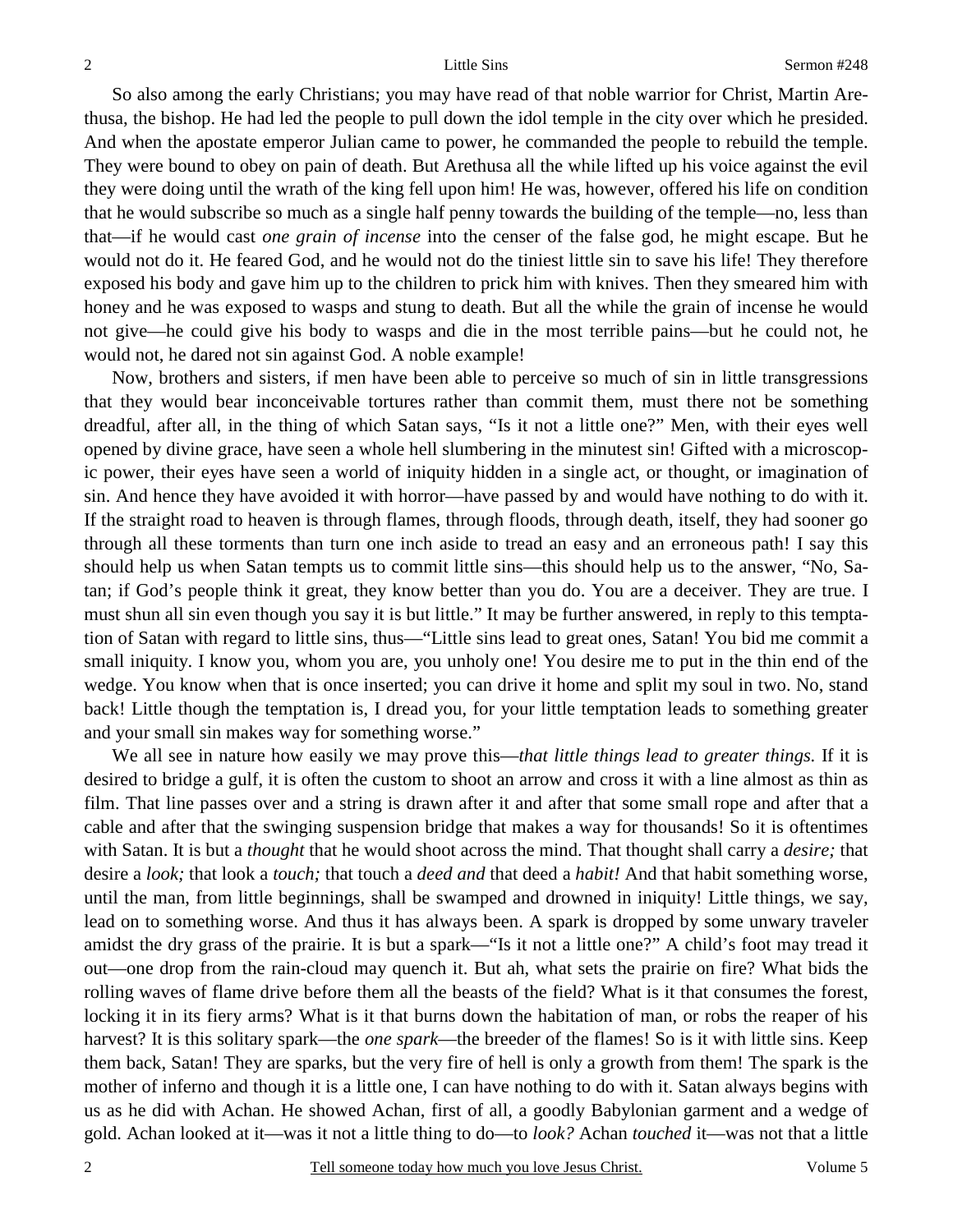thing? How slight a sin—to touch the forbidden thing! He takes it and carries it away to his tent and here is worse—he hides it! And at length he must die for the awful crime! Oh, take heed of those small beginnings of sin! Beginnings of sin are like the letting out of water—first, there is an ooze; then a drip; then a slender stream; then a vein of water—and then, at last, a flood—and a rampart is swept before it—a continent is drowned! Take heed of small beginnings, for they lead to worse. There was never a man yet that came to the gallows but confessed that he began with small thefts—the stealing of a book at school—the pilfering, afterwards, from his master's till leading to the joining of the gang of robbers the joining of the gang of robbers leading to worse crimes and, at last, the deed was done—the murder was committed which brought him to a disgraceful death! Little sins often act as burglars do—burglars sometimes take with them a little child. They put the little child into a window that is too small for them to enter and then he goes and opens the door to let in the thieves. So do little sins act; they are but little ones, but they creep in and they open the door for great ones. A traitor inside the camp may be but a dwarf and may go and open the gates of the city and let in a whole army! Dread sin, though it is ever so small, dread it! You cannot see all that is in it. It is the mother of ten thousand mischiefs. The mother of mischief, they say, is as small as an insect's egg. And certainly, the smallest sin has ten thousand mischiefs sleeping within it!

St. Augustine gives a picture of how far men will go when they once begin to sin. There was a man who in argument declared that the devil made flies. "Well," said the man with whom he was arguing, "If the devil made flies, then it is but little more to say the devil made worms!" "Well," said the other, "I believe it." "Well" said the man, "If the devil made worms, how do you know but what he made small birds?" "Well," said the other, "It is likely he did!" "Well," resumed the man with whom he was arguing, "But if he made small birds, why may he not have made big ones? And if he made big birds, why may he not have made man? And if he made man, why may he have not made the world?" "You see," says St. Augustine, "by one admission—by once permitting the devil to be thought the creator of a fly the man came to believe that the devil was the Creator." Just get one small error into your minds; get one small evil into your thoughts; commit one small act of sin in your life—permit these things to be dandled and fondled, favored, petted and treated with respect and you cannot tell to what extent they may grow! They are small in their infancy—they will be giants when they come to their full growth! You little know how near your soul may be to destruction when you wantonly indulge in the smallest act of sin!

Another argument may be used to respond to this temptation of the devil. He says, "Is it not a little one?" "Yes," we reply, *"but little sins multiply very fast."* Like all other little things, there is a marvelous power of multiplication in little sins. As for murder, it is a masterly sin. But we do not often hear of it compared with the multitude of minor sins. The smaller the guilt, the more frequent it becomes. The elephant has but a small progeny and multiplies slowly. But the aphid has thousands springing from it within an hour! It is even so with little sins—they multiply rapidly, beyond all thought—one becomes the mother of multitudes! And, mark this—little sins are as mighty for mischief in their multitude, as if they were greater sins. Have you ever read the story of the locusts when they sweep through a land? I was reading but yesterday of a missionary who called all the people together when he heard that the locusts where coming up the valley. And kindling huge fires, they hoped to drive off the living stream. The locusts were but small. But it seemed as if the whole of the blazing fires were quenched—they marched over the dead and burning bodies of their comrades and on they went one living stream! Before them everything was green, like the Garden of Eden. Behind them everything was dry and desert. The vines were barked; the trees had lost every leaf and stretched their naked arms to the sky as if winter had torn away their foliage. There was not then so much as a single blade of grass, or sprig upon the tree,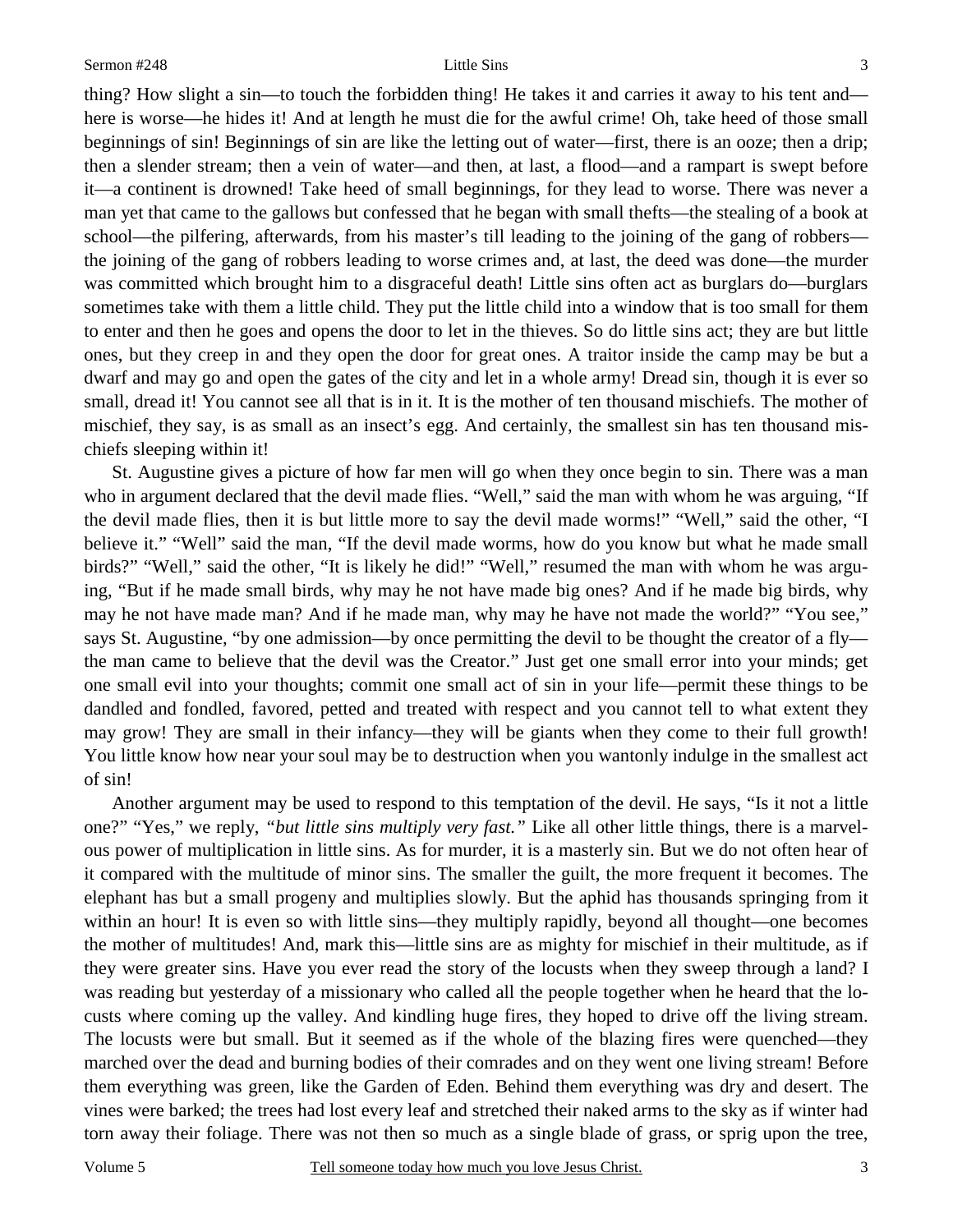that even a goat might have eaten! The locusts had done all this and left utter devastation in their track. Why this? The locust is but a little thing! Yes, but in their number how mighty they become! Dread then, a little sin, for it will be sure to multiply. It is not one—it is many of these little sins. The plague of lice, or the plague of flies in Egypt, was perhaps the most terrible that the Egyptians ever felt. Take care of those little insect sins which may be your destruction! Surely if you are led to feel them and to groan under them and to pray to God for deliverance from them, it may be said that in your preservation is the finger of God. But let these sins alone—let them increase and multiply—and your misery is near at hand! Listen not, then, to the evil voice of Satan when he cries, "Is it not a little one?"

Years ago there was not a single thistle in the whole of Australia. Some Scotchman who very much admired thistles—rather more than I do—thought it was a pity that a great island like Australia should be without that marvelous and glorious symbol of his great nation. He, therefore, collected a packet of thistle seeds and sent it over to one of his friends in Australia. Well, when it was landed, the officers might have said, "Oh let it in—is it not a little one? Here is but a handful of thistle-down, oh, let it come in. It will be but sown in a garden—the Scotch will grow it in their gardens. They think it a fine flower, no doubt—let them have it, it is but meant for their amusement." Ah, yes, it was but a little one. But now whole districts of that country are covered with it and it has become the farmer's pest and plague! It was a little one, but all the worse for that, it multiplied and grew. If it had been a great evil, all men would have set to work to crush it! This little evil is not to be eradicated and of that country it may be said till doomsday—"Thorns and thistles shall it bring forth." Happy would it have been if the ship that brought that seed had been wrecked. No blessing is it to those of our countrymen there on the other side of the earth, but a vast curse. Take heed of the thistle seed—little sins are like it! Take care they are not admitted into your heart. Endeavor to shun them as soon as Satan presents them. Go; seek by the grace of God and His Holy Spirit to keep them away, for if not, these little sins will multiply so fast that they will be your ruin and destruction!

Once again—little sins, after all, if you look at them in another aspect, are great. *A little sin involves a great principle.* Suppose that tomorrow the Austrians should send a body of men into Sardinia. If they only send a dozen it would be equal to a declaration of war! It may be said, "Is it not a little one?—A very small band of soldiers that we have sent?" "Yes," it would be replied, "but it is the principle of the thing. You cannot be allowed with impunity to send your soldiers across the border. War must be proclaimed because you have violated the frontier and invaded the land." It is not necessary to send a hundred thousand troops into a country to break a treaty. It is true the breach of the treaty may appear to be small—but if the slightest breach is allowed, the principle is gone. There is very much more in principle than men imagine. In a sin against God, it is not so much the thing, itself, as the principle of the thing at which God looks. And the principle of obedience is as much broken, as much dishonored by a little sin as by a great sin! O man! The Creator has made you to obey Him. You break His law—you say it is but a little breach. Still it is a breach. The law is broken. You are disobedient. His wrath abides on you! The principle of obedience is compromised in your smallest transgression and, therefore, it is great. Besides, I don't know whether the things Christians call *little sins* are not, after all, greater than what they call *great sins,* in some respects. If you have a friend and he does you a displeasure for the sake of ten thousand pounds, you say, "Well, he had a very great temptation. It is true he has committed a great fault, but still he has wronged me to some purpose." But suppose your friend should vex and grieve your mind for the sake of a farthing. What would you think of that? "This is wanton," you would say. "This man has done it out of sheer malevolence toward me!" Now, if Adam had been denied by his Maker the whole of Paradise and had been put into a stony desert, I do not think that had he taken all Paradise to himself, there would have been more sin in that act, than when placed in the midst of the garden—he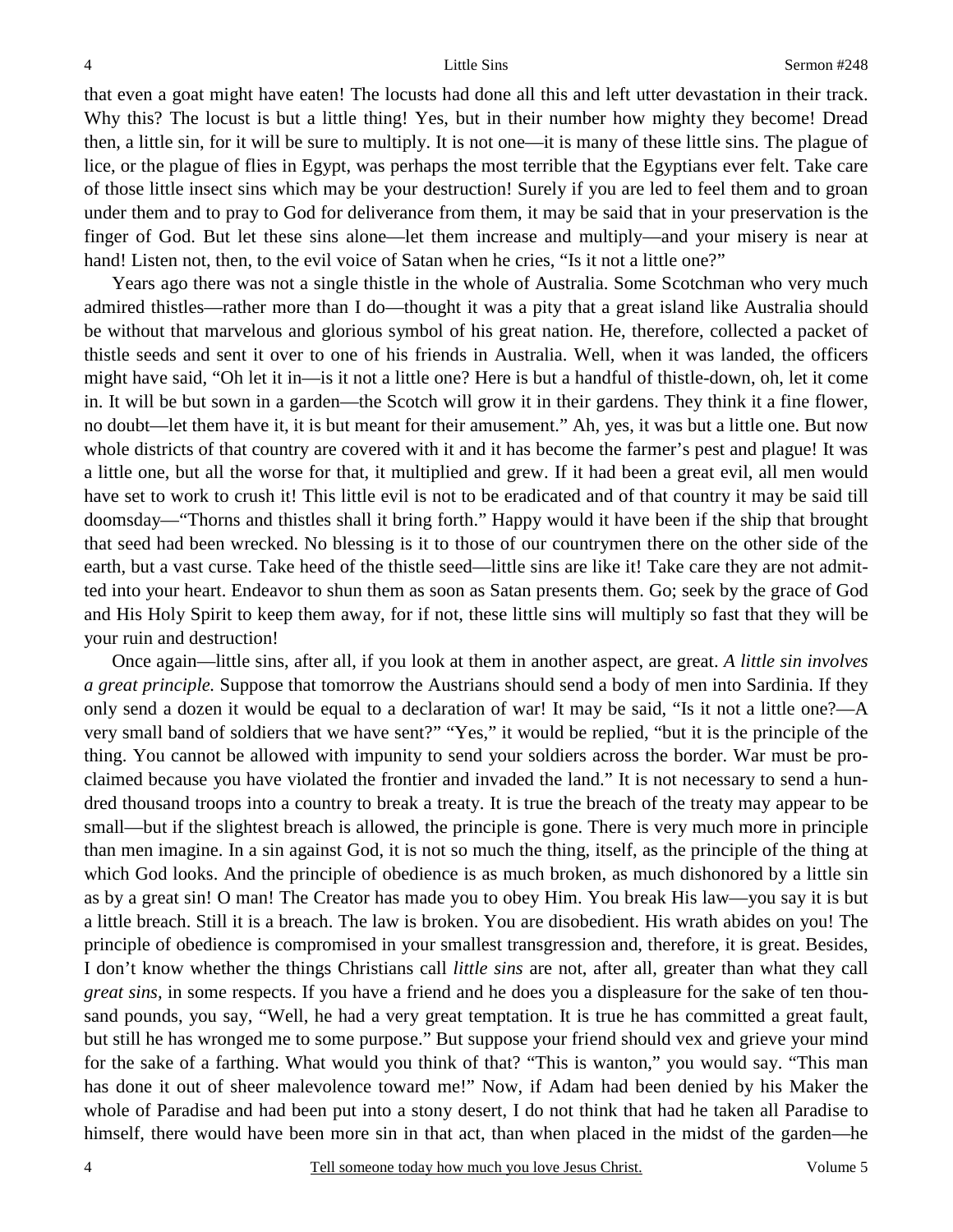5

simply stole one fruit from the forbidden tree. The transgression involved a great principle because he did it wantonly. He had so little to gain—he had so much to lose when he dishonored God.

It has been said that to sin without temptation is to sin like the devil, for the devil was not tempted when he sinned. And to sin with but little temptation is to sin like the devil. When there is great temptation offered, I do not say there is any excuse, but when there is none; where the deed is but little, bringing but little pleasure and involving but a small consequence, there is wantonness about the sin which makes it greater in moral deviation than many other iniquities that men commit. Yes, you cry out against a great felon when he is discovered—see of how much he robbed men—see how he wronged the widow and robbed the fatherless! I know it. God forbid that I should make any excuse for him! But that man had a name to maintain. He had thousands of temptations before him to get immensely rich. He thought he never would be discovered. He had a family to keep. He had got involved in expensive habits and there are many things to be said for his extenuation. But you, if you indulge in some slight sin which brings you no pleasure, which involves no important interests—by which you have nothing to gain—I say you sin wantonly. You have committed an act which has in it the very virus and bitterness of willful, obstinate, designing disobedience—because there is not even the extenuation, or excuse, or apology that you should gain something thereby. Little sins are, after all, tremendous sins, viewed in the light of God's law! Looked upon as involving a breach of that inviolable standard of right and considered as having been committed wantonly, I say they are great and I know not that those sins men conceive to be gross and great are any greater and grosser in reality than these!

Thus I have given you several arguments with which to answer that temptation, "Is it not a little one?"

Now I am about to speak to the children of God, only, and I say to them, "Brothers and sisters, if Satan tempts you to say, 'Is it not a little one?'" reply to him, "Ah, Satan, but little though it is, it may mar my fellowship with Christ! Sin cannot destroy. But it will *annoy*. It cannot ruin my soul, but it will soon ruin my peace! You say it is a little one, Satan, but my Savior had to die for it, or otherwise I would have been shut out from heaven. 'That little one' may be like a little thorn in my flesh to prick my heart and wound my soul. I cannot, I dare not indulge in this little sin, for I have been greatly forgiven and I must greatly love. A little sin in others would be a great sin for me. 'How can I do this great wickedness and sin against God."

Is it a little one, Satan? But a little stone in the shoe will make a traveler limp. A little thorn may breed a fester. A little cloud may hide the sun. A cloud the size of a man's hand may bring a deluge of rain. Be gone, Satan! I can have nothing to do with you, for since I know that Jesus bled for little sins, I cannot wound His heart by indulging in them afresh! A little sin, Satan? Has not my Master said, "Take us the foxes, *the little* foxes that spoil the vines, for our vines have tender grapes." Lo, these little things do mischief to my tender heart. These little sins burrow in my soul and soon make it to become a very den and hole of the wild beasts that Jesus hates! They soon drive Him away from my spirit so that He will hold no comfortable fellowship and communion with me. A great sin cannot destroy a Christian, but a little sin can make him miserable! Jesus will not walk with His people unless they drive out every known sin. He says, "If you keep My commandments you shall abide in My love, even as I have kept My Father's commandments and abide in His love." There are very many Christians in the world who do not see their Savior's face by the month together and seem to be quite content without His company. I understand you not, nor do I wish to know how it is that you can reconcile your souls to the absence of your Lord! A loving wife, without her husband for months and years, seems to me to be sorely tried. Surely it must be an affliction for a tender child to be separated from his father. We know that in our childhood it was always so and we looked forward to his return home with joy. And are you a child of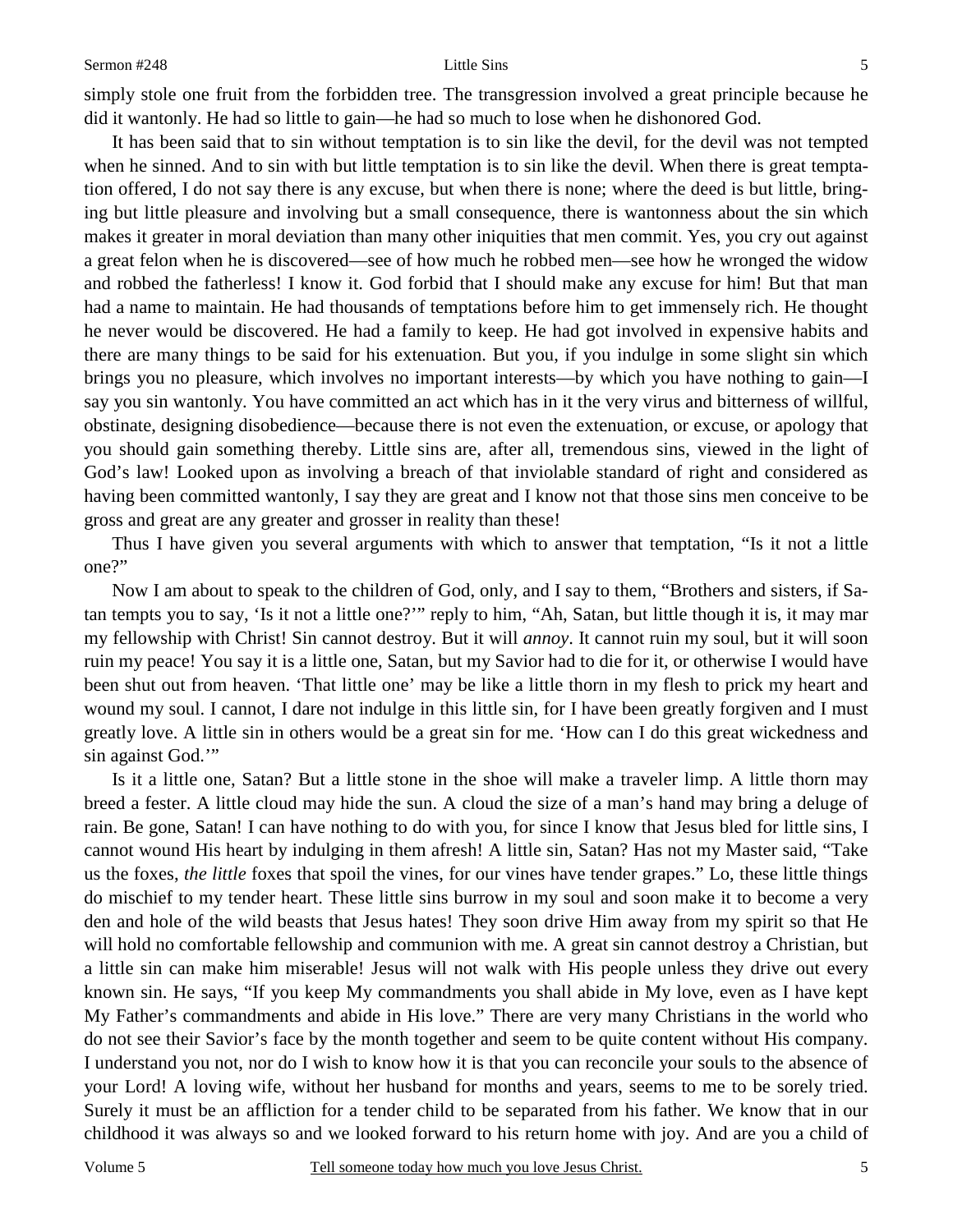God, yet happy without seeing your Father's face? What? You the spouse of Christ and yet content without His company? Surely, surely, surely, you have fallen into a sad state! You must have gone astray, if such is your experience, for the true chaste spouse of Christ mourns like a dove without her mate, when He has left her! Ask, then, the question—what has driven Christ from you? He hides His face behind the walls of your sins! That wall may be built up of little pebbles, as easily as of great stones. The sea is made of drops; the rocks are made of grains. And ah, surely the sea which divides you from Christ may be filled with the drops of your little sins! And the rock which is to wreck your boat may have been made by daily working of the coral insects of your little sins. Therefore, take heed, for if you would live with Christ and walk with Christ and see Christ and have fellowship with Christ, take heed, I pray you, of the little foxes that spoil the vines, for our vines have tender grapes!

And now, leaving the children of God for a while, I turn myself to address others of you who have some thought with regard to your souls, but who could not yet be ranked among those who fear God with a true heart. To you, I know, Satan often offers this temptation—"Is it not a little one?" May God help you to answer him whenever he thus attacks you, "Is it not a little one?" And so, young man, the devil has tempted you to commit the first petty theft. "Is it not a little one?" And so he has bid you, young man, for the first time in your life to spend the day of rest in foolish pleasure. It was but a little one, he said, and you have taken him at his word and you have committed it. It was but a little one and so you have told a lie. It was but a little one and you have gone into the assembly of the frivolous and mixed in the society of scorners. It was but a little one—there could not be much hurt in it—it could not do much mischief to your soul. Ah, stop awhile! Do you know that a little sin, if wantonly indulged, will prevent your salvation? "The foundation of God stands sure having this seal: the Lord knows them who are His, and let everyone that names the name of Christ depart from iniquity." Christ will reveal salvation from all his sins to the man who hates all his sins! But if you keep one sin to yourself, you shall never have mercy at His hands. If you will forsake all your ways and turn with full purpose of heart to Christ, the biggest sin you have ever committed shall not destroy your soul. But if a little sin is harbored, your prayers will be unheard, your sighs disregarded and your earnest cries shall return into your bosom without a blessing! You have been in prayer, lately; you have been seeking Christ, you have been praying with all your might that God would meet with you. Now months have rolled over your head—you are not yet saved, not yet have you received the comfortable assurance of your pardon. Young man, is it not likely that some little known sin is still harbored in your heart? Mark, then, God will never be at one with you till you and your sins are two. Part with your sins, or else part with all hope! Though you hide but so much as a grain of sin back from God, He will not, He *cannot* have any mercy on you! Come to Him just as you are, but renounce your sins. Ask Him to set you free from every lust, from every false way, from every evil thing, or else, mark you, you shall never find grace and favor at His hands! The greatest sin in the world, repented of, shall be forgiven—but the least unrepented sin shall sink your soul lower than the lowest hell! Mark then, again, sinner, you who sometimes indulge in little sins—these little sins show that you are yet in the gall of bitterness and in the bond of iniquity! Rowland Hill tells a curious tale of one of his hearers who sometimes visited the theater. He was a member of the church. So going to see him, he said, "I understand Mr. So-and-So, you are very fond of frequenting the theater." "No, sir," he said, "that's false. I go now and then just for a great treat, but I don't go because I like it. It is not a habit of mine." "Well," said Rowland Hill, "suppose someone should say to me, 'Mr. Hill, I understand you eat carrion,' and I should say, 'No, no, I don't eat carrion. It is true, I now and then have a piece of stinking carrion for a great treat'? Why, he would say, 'You have convicted yourself! It shows that you like it better than most people because you save it up for a special treat. Other men only take it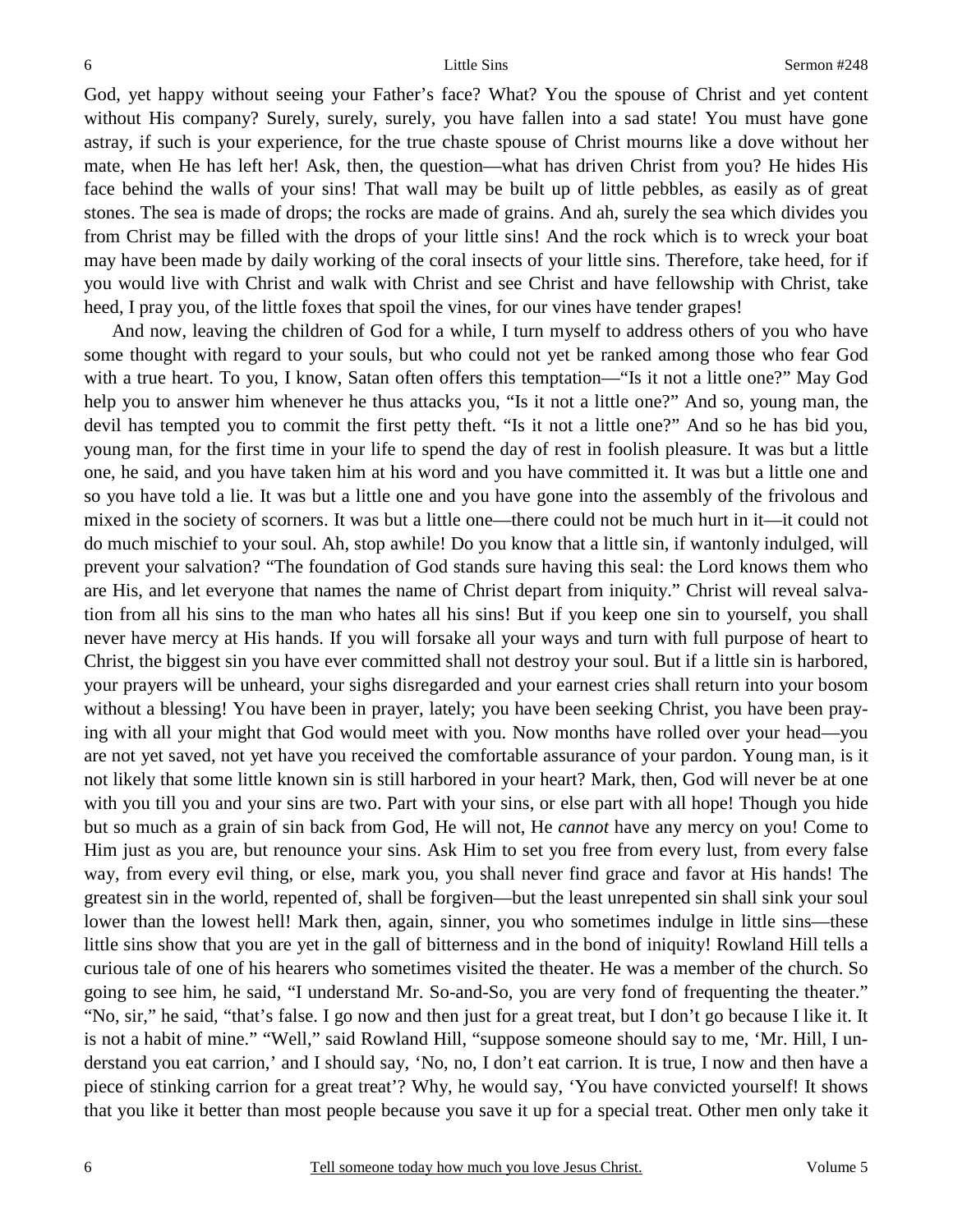as common daily food, but you keep it by way of a treat. It shows the deceitfulness of your heart, and manifests that you still love the ways and wages of sin.'"

Ah, my friends, those men who say little sins have no vice in them whatever, do but give indications of their own character! They show which way the stream runs. A straw may let you know which way the wind blows, or even a floating feather. And so may some little sin be an indication of the prevailing tendency of your heart! My hearer, if you love sin, though it is but a little one, your heart is not right in the sight of God! You are still a stranger to divine grace. The wrath of God abides on you. You are a lost soul unless God changes your heart!

And yet, I have another remark here. Sinner, you say it is but a little one. But do you know that God will damn you for your little sins? Look angry now and say the minister is harsh, but will you look angry at your God in the day when He shall condemn you forever? If there were a good man in a prison today and you did not go to see him, would you think that a great sin? Certainly not, you say; I would not think of doing such a thing! If you saw a man hungry, and you did not feed him; would you think that a great sin? No, you say, I would not. Nevertheless, these are the very things for which men are sent to hell. What said the Judge? "I was hungry and you gave Me no meat; thirsty and you gave Me no drink; I was sick and in prison, and you visited me not. Forasmuch as you have not done this unto the least of these, My brethren, you have not done it unto Me." Now, if these things, which we only consider to be little sins, actually send myriads to hell, ought we not to stop and tremble before we talk lightly of sin, since little sins may be our eternal destroyers? Ah, man, the pit of hell is dug for little sins! An eternity of woe is prepared for what men call little sins! It is not alone the murderer, the drunkard, the whoremonger who shall be sent to hell! The wicked, it is true, shall be sent there, but the little sinner with all the nations that forget God shall have his portion there also! Tremble, therefore, on account of little sins!

When I was a little lad, I one day read at family prayer the chapter in the Revelation concerning the "bottomless pit"; stopping in the midst of it, I said to my grandfather, "Grandfather, what does this mean—'the bottomless pit?'" He said, "Go on child; go on." So I read that chapter, but I took great care to read it the next morning, also. Stopping again I said, "Bottomless pit; what does this mean?" "Go on," he said, "Go on." Well it came the next morning, and so on for a fortnight. There was nothing to be read by me of a morning but this same chapter, for explained it should be if I read it a month. And I can remember the horror of my mind when he told me what the idea was. There is a deep pit and the soul is falling down—oh how fast it is falling! There! The last ray of light at the top has disappeared and it falls on—on—on and so it goes on falling—on—on—on—for a thousand years! "Is it not getting near the bottom yet? Won't it stop?" No, no—the cry is, on—on—on! "I have been falling a million years, is it not near the bottom yet?" No, you are no nearer the bottom yet—it is the "*bottomless* pit." It is on on—on and so the soul goes on falling, perpetually, into a deeper depth still, falling forever into the "bottomless pit"—on—on—on, into the pit that has no bottom! Woe without termination, without hope of it's coming to a conclusion! The same dreadful idea is contained in those words, "The wrath to come." Mark, hell is always "The wrath to come." If a man has been in hell a thousand years, it is still "to come." As to what you have suffered in the past, it is as nothing in the dread account, for still the wrath is "to come." And when the world has grown gray with age and the fires of the sun are quenched in darkness, it is still, "The wrath to come." And when other worlds have sprung up and have turned into their palsied age, it is still, "The wrath to come." And when your soul, burnt through and through with anguish, sighs at last to be annihilated, even then this awful thunder shall be heard, "The wrath to come—to come—to come!" Oh, what an idea! I know not how to utter it! And yet for little sins, remember you incur "The wrath to come." Oh, if I am to be damned, I would be damned for something! But to be delivered up to the executioner and sent into "The wrath to come" for little sins which do not